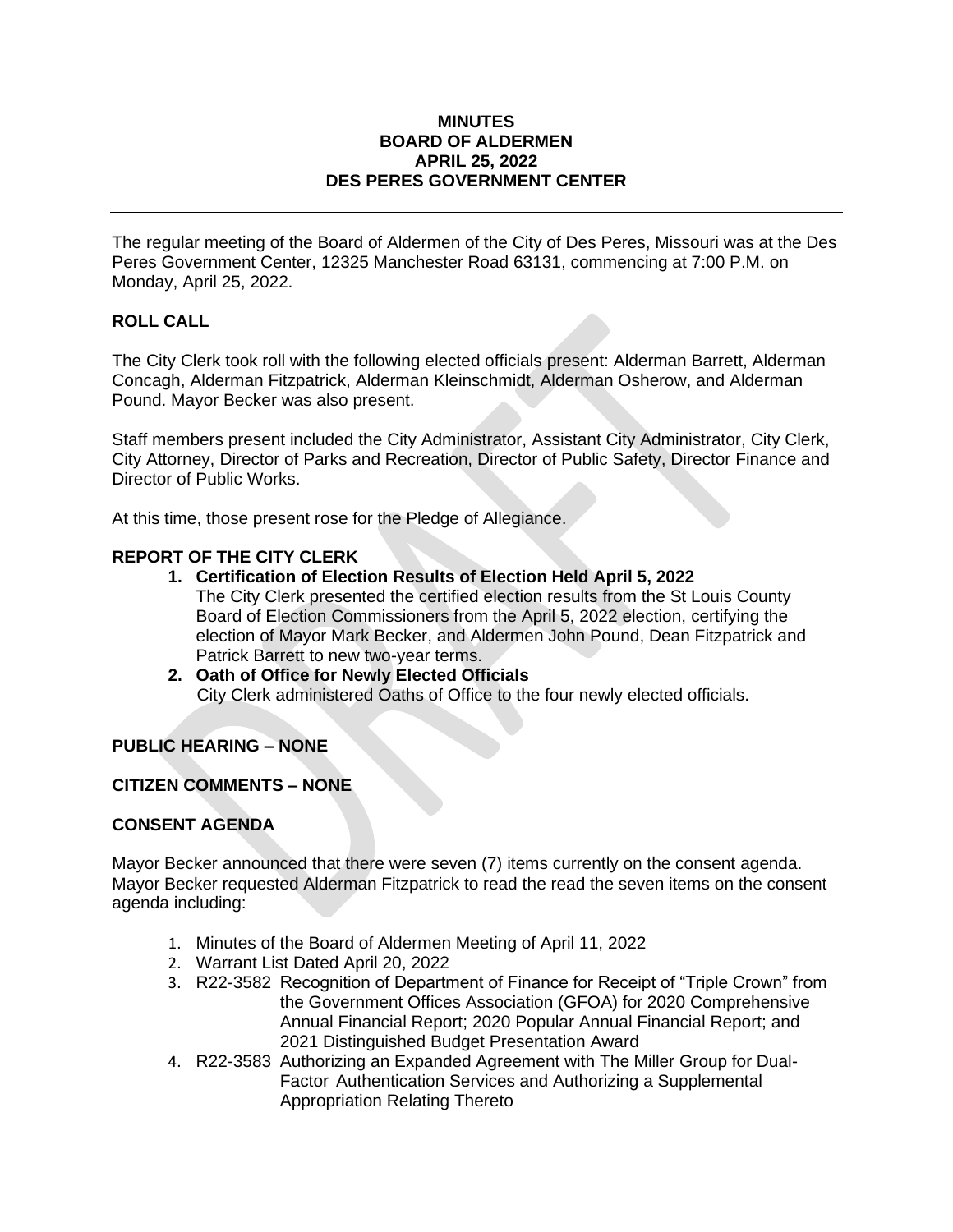- 5. R22-3584 Authorizing a Contract with Black Rain for Purchase of Eighteen (18) Patrol Rifles with Related Accessory Equipment and Providing for Tradein of Older Model Service Rifles and Adopting a \$10,000 Supplemental Appropriation in The Capital Improvement Fund Relation Thereto
- 6. R22-3585 Authorizing an Agreement with SLAIT-Health and Anthem for Renewal of Health Insurance Coverage Effective July 1, 2022
- 7. R22-3586 Authorizing a Contract Extension with Zimmerman Electric Ending December 31, 2022 for Electrical Maintenance Services for Public **Buildings**

Alderman Concagh made a motion, seconded by Alderman Barrett to approve the seven items on the Consent Agenda, as presented. A roll call vote was taken with the following results: Alderman Barrett, "AYE", Alderman Fitzpatrick, "AYE", Alderman Concagh, "AYE", Alderman Kleinschmidt, "AYE" Alderman Osherow, "AYE", Alderman Pound, and "AYE". Motion passed 6- 0.

# **REPORT OF THE MAYOR –**

# a. **Proclamation - Local Government Week**

The Mayor has issued a proclamation honoring *Local Government Week* which has been designated by the state as the first week in May.

- b. **Appointments to Boards and Commissions** The Mayor reminded the board that they have 60 days following the April election, to designate assignments which by code are done by motion and vote in a regular meeting.
- c. **Presentation of GFOA Awards to Department of Finance** Mayor Becker presented Finance Director Tracy Hansen and Assistant City Administrator Scott Schaefer with the Triple Crown Award

# **REPORTS OF OFFICERS AND COMMITTEES –**

• Report of the Planning & Zoning Commission Meeting held April 13, 2022

# **LEGISLATION**

# **Unfinished Business –**

1. **R22-3578 Authorizing Creation of Des Peres Public Safety K-9 Unit; Authorizing the Director of Public Safety to Accept Donations Regarding the Program; and Approving an Increase in the Authorized Strength to Forty-Six (46) Commissioned Officers** 

Alderman Barrett read R22-3578.

Alderman Kleinschmidt expressed his concern of the cost of the dog, more specifically the annual upkeep cost. The dog will be doing a lot with nothing in return from West County Center. Alderman Kleinschmidt suggested West County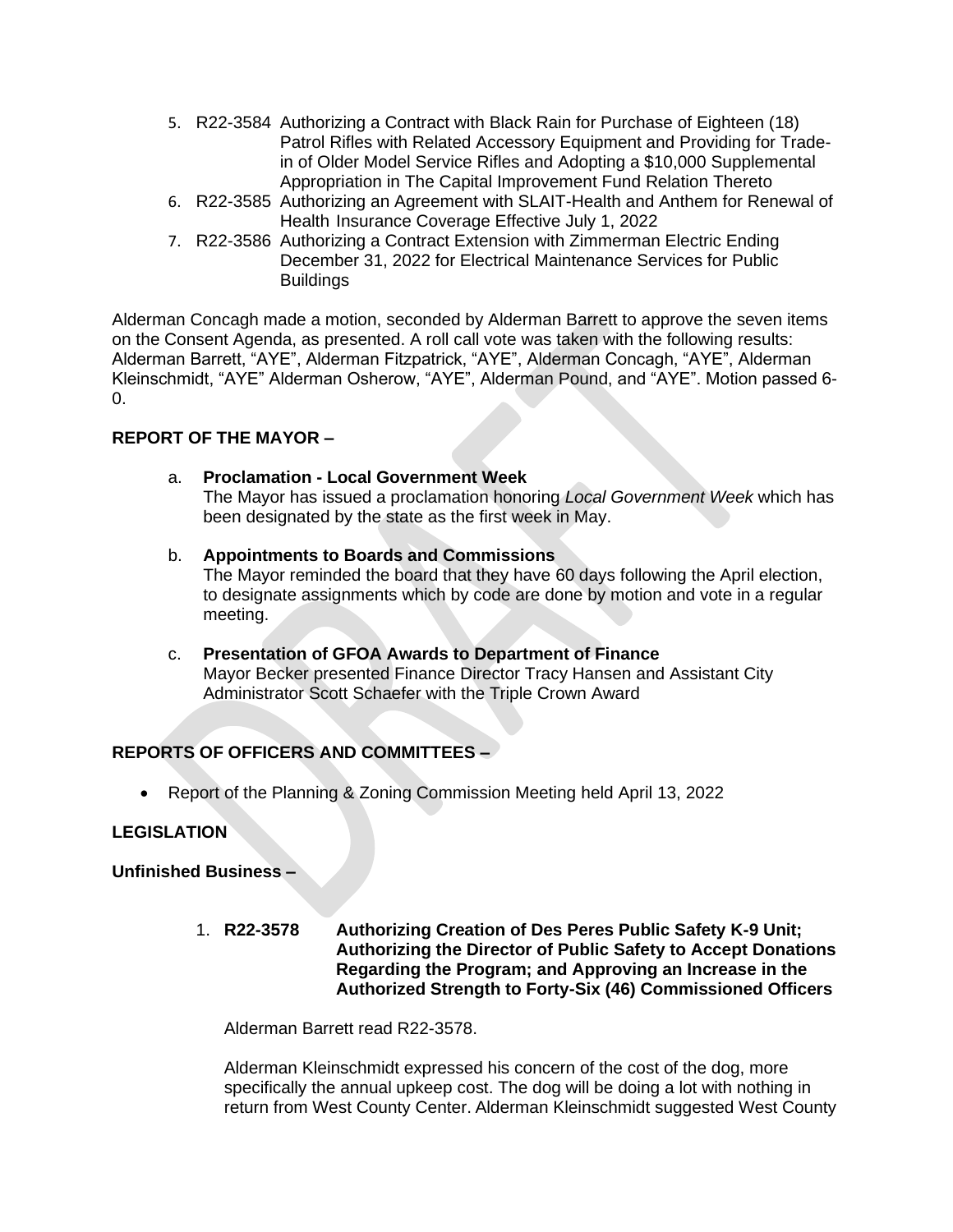Center pay \$80,000 a year for the city to provide safety to their facility. Alderman Fitzpatrick stated the dog is more for the citizens of Des Peres to feel safe than it is for West County Center. Alderman Barrett expressed the mall is important and the safety of the community is a concern of the residents. Alderman Barrett suggested promoting the Flock Camera System to keep criminals away from West County Center. Alderman Pound stated the city needs to focus on what the mall does for the city and that The City of Des Peres needs to do whatever we can to keep the mall safe.

Alderman Barrett made a motion, seconded by Alderman Fitzpatrick to approve R22-3578. A roll call vote was taken with the following results: Alderman Barrett, AYE", Alderman Concagh, "AYE", Alderman Fitzpatrick, "AYE", Alderman Kleinschmidt, "AYE" Alderman Osherow, "AYE", Alderman Pound, "AYE". Motion passed 6-0.

2. **R22-3579 Declaring Vapor Wake a Specialized Provider under the Purchasing Code; Authorizing a Negotiated Contract for Purchase of a Vapor Wake Public Safety Canine and Related Initial Training; and Authorizing a Supplemental Appropriation in the Public Safety (Prop P) Fund**

Alderman Barrett made a motion, seconded by Alderman Osherow to table R22- 3579 for revised recommendations. A roll call vote was taken with the following results: Alderman Barrett, AYE", Alderman Concagh, "AYE", Alderman Fitzpatrick, "AYE", Alderman Kleinschmidt, "AYE" Alderman Osherow, "AYE", Alderman Pound, "AYE". Motion passed 6-0.

#### **New Business**

**1. B22-2953 An Ordinance Repealing Sections 2-311 to 2-334 of Division 3. Purchasing Code of Chapter 2. Administration of the Municipal Code and Adopting in Lieu Thereof a Revised Purchasing Code (Introduction Only)**

Alderman Fitzpatrick read B22-2953 for the first time.

Mayor Becker announced that B22-2953 will be held over until the May 9<sup>th</sup> Board of Aldermen Meeting for consideration of passage and approval at that time.

#### **2. B22-2954 Authorizing a Master Agreement with George Butler Associates (GBA) for On-Call Plan Review and Building Inspection Services (Introduction Only)**

Alderman Pound read B22-2954 for the first time.

Mayor Becker announced that B22-2954 will be held over until the May 9th Board of Aldermen Meeting for consideration of passage and approval at that time.

#### **MISCELLENOUS BUSINESS**